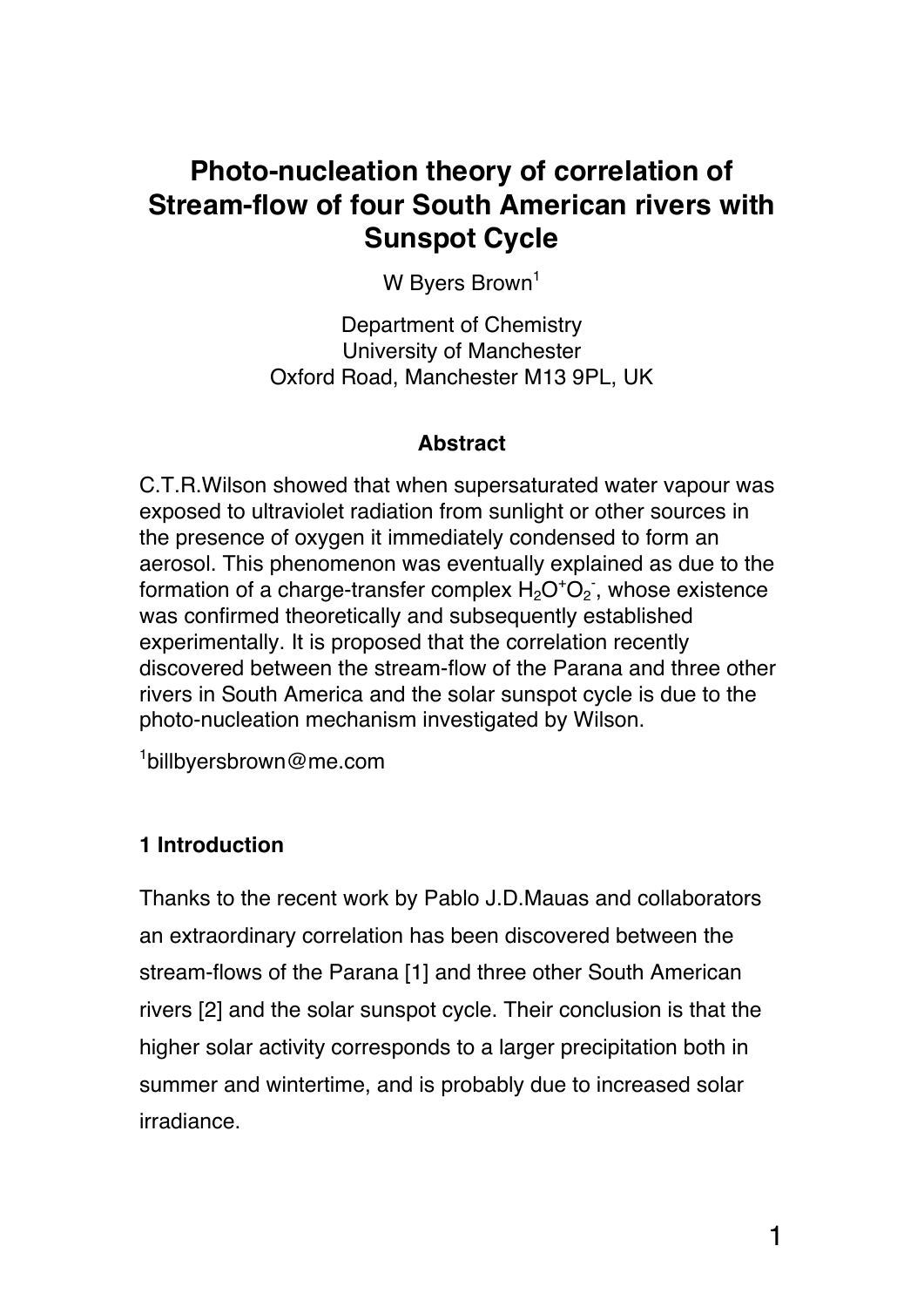In the absence of alternative explanations, it is suggested here that the increased precipitation could be due to photo-nucleation caused by enhanced ultra-violet radiation from sunspots.

#### **2 Photo-nucleation**

Over one hundred years ago, following earlier work by Lenard & Wolf [3], it was shown conclusively by C.T.R.Wilson that when supersaturated water vapour was exposed to ultraviolet radiation from sunlight or other sources in the presence of oxygen it immediately condensed to form an aerosol [4]. This example of photo-nucleation has been largely ignored by atmospheric scientists for over a century, despite being repeated by a number of other workers [5,6,7,8,9]. It remained unexplained until after the discovery of charge-transfer (CT) reactions and complexes in the second half of the  $20<sup>th</sup>$  century. It was then suggested [10] that the photo-nucleation investigated by Wilson was due to the formation of the charge-transfer complex  $H_2O^+O_2$ , whose large dipole moment would attract water molecules and ultimately lead to water droplets. Quantum chemistry calculations [11] confirmed the stable existence of the charge-transfer complex with an excitation energy of 5.9 eV above the collision complex  $H_2O O_2$ , corresponding to a UV excitation wavelength of 210 nm, and a dipole moment of 6.2 Debye; this is more than adequate to account for the power of the electric field of a CT complex to attract water molecules (dipole moment 1.8 Debye) and create a cluster of water molecules. Direct experimental evidence for the existence of the charge-transfer complex was obtained by Cacace, de Petris, Pepi & Troiani [12] by

2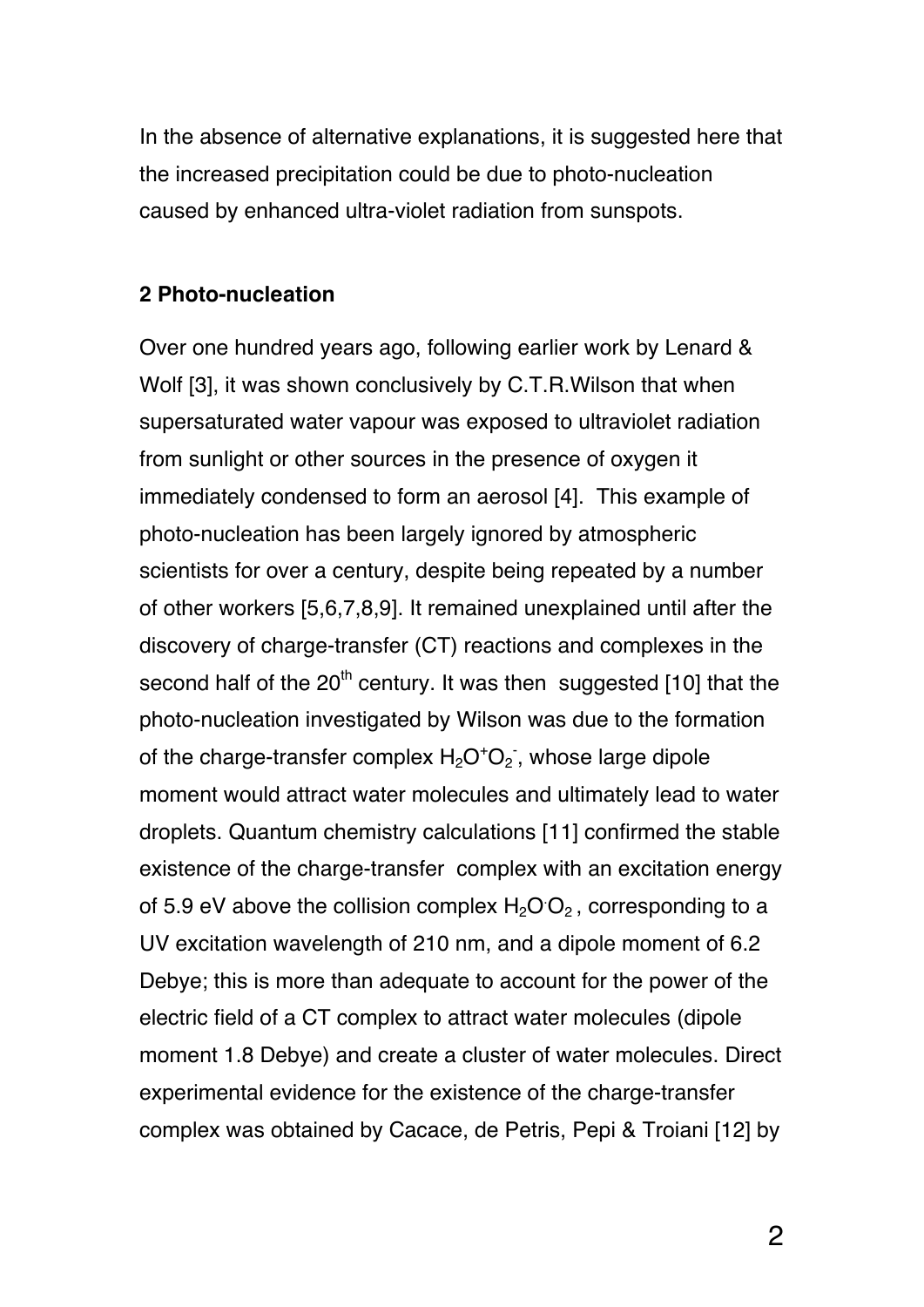means of neutralisation-reionization mass spectroscopy [13] using the 16 and 18 isotopes of oxygen.

#### **3 Kinetic scheme for Wilson clusters**

It is straightforward to sketch a kinetic scheme for the creation of Wilson clusters from water and oxygen [10]. We assume the van der Waals collision complex H2O.O2 (vdW) is in fast mobile equilibrium with oxygen and water,

$$
H_2O + O_2 \rightleftharpoons H_2O.O_2 , \qquad (1)
$$

so that

$$
[vdW] = KV [O2] [H2O], \t(2)
$$

where K<sub>V</sub> is an equilibrium constant. The vdW complex can absorb a UV photon of frequency  $v$  to form  $H_2O^+O_2$ , (CTC), which can be assumed to have a short radiative life-time  $\tau$  in the gas phase,

H2O.O2 + hυ H2O<sup>+</sup> O2 - H2O.O2 . (3)

The dominant terms in the rate equation for CTC are

$$
d[CTC]/dt = (\sigma I/hv)[vdW] - [CTC]/\tau , \qquad (4)
$$

where  $I(v)$  is the UV intensity and  $\sigma(v)$  is the absorption crosssection of vdW. The steady state concentration of CTC is therefore given by

$$
[CTC] = (\tau \sigma I/hv)[vdW], \qquad (5)
$$

and requires for its estimation values of  $\sigma$ ,  $\tau$ ,  $\nu$ ,  $\Gamma$  and Ky.

 $\overline{1}$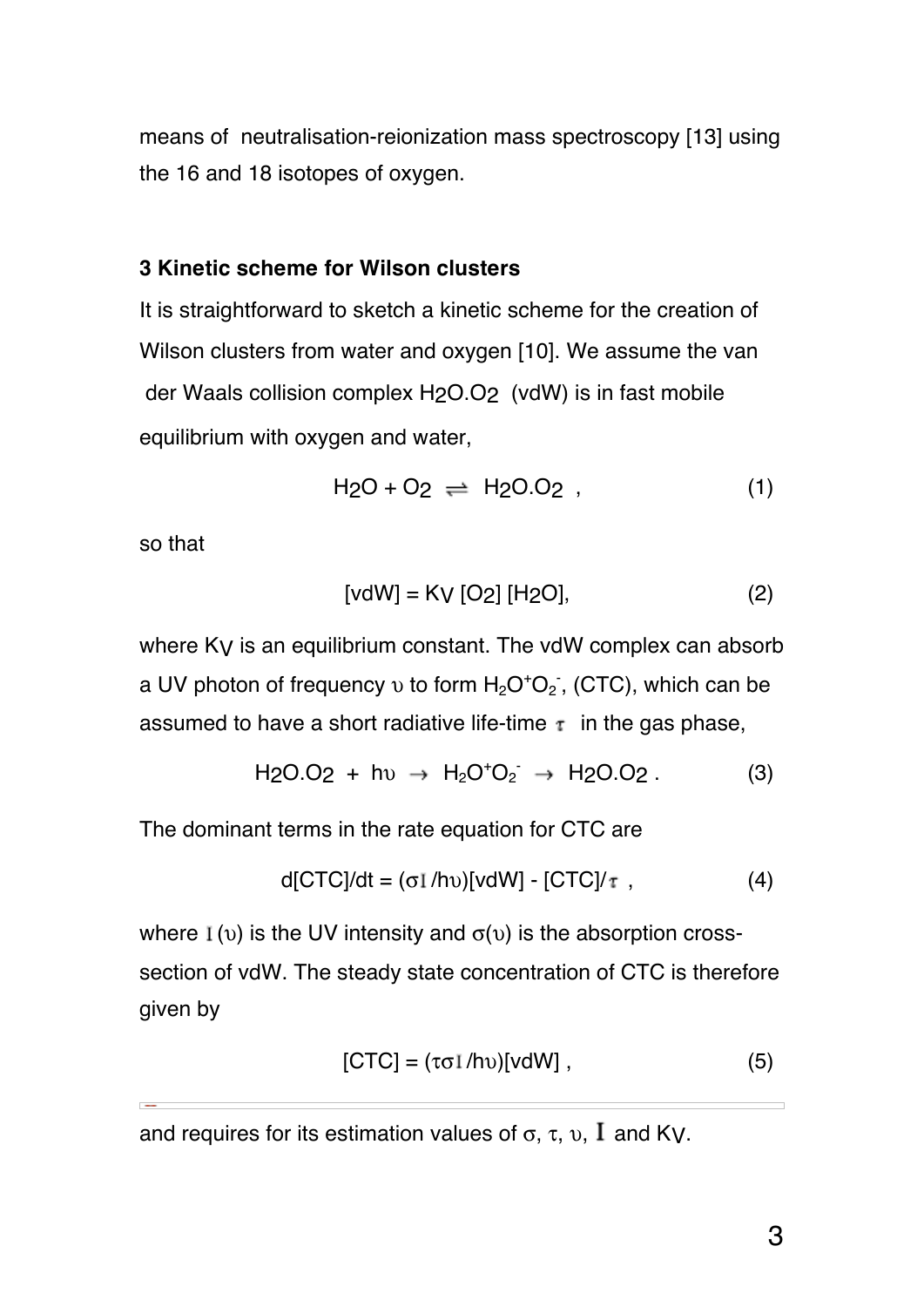If we assume that all the O<sub>2</sub> molecules in oxygenated liquid water are weakly attached to H<sub>2</sub>O molecules to form H<sub>2</sub>O.O<sub>2</sub>, then  $\sigma$  can be obtained from the photo-absorption results of Heidt and Johnson [14], who found for water saturated with oxygen σ(200  $nm$ ) = 17.1 pm<sup>2</sup> at 24<sup>o</sup> C.

If we assume that the vdW complex is very loose, so that the internal vibrations and rotations of O2 and H2O are unaffected by complexing, and further assume they interact by an exponential- $\alpha$ :n intermolecular potential with binding energy D<sub>e</sub> at intermolecular distance Re, then

$$
K_V = (4\pi LR_e^3) \sqrt{\pi kT(\alpha - n)/\alpha n(\alpha - n - 1)D_e} \exp(D_e/kT), \tag{6}
$$

where k is the Boltzmann constant, and L is the Avogadro number. By substituting  $\alpha$ =12 (for the exponential repulsion exponent) and n=4 (for long-range dipole-induced-dipole interaction) and the calculated values [11] for De and Re we get

$$
Kv = 5.3\sqrt{T} \exp(433/T) \text{ cm}^3 \text{ mol}^{-1} \qquad (7)
$$

where T is in  $\mathbb{R}$ . The radiative life-time  $\tau$  of the CTC has been estimated from the neutralization-reionization mass spectroscopy results [12] to be of the order of a microsecond, so  $\tau \approx 1 \mu s$ .

The rate of production of the first Wilson cluster

$$
H_2O^+O_2^- + H_2O \rightarrow W_1, \qquad (8)
$$

containing just one CTC can be estimated by simple collision theory, but in fact requires sophisticated molecular dynamics (MD) for accuracy, as indicated in references [15 & 16]. The CTCs may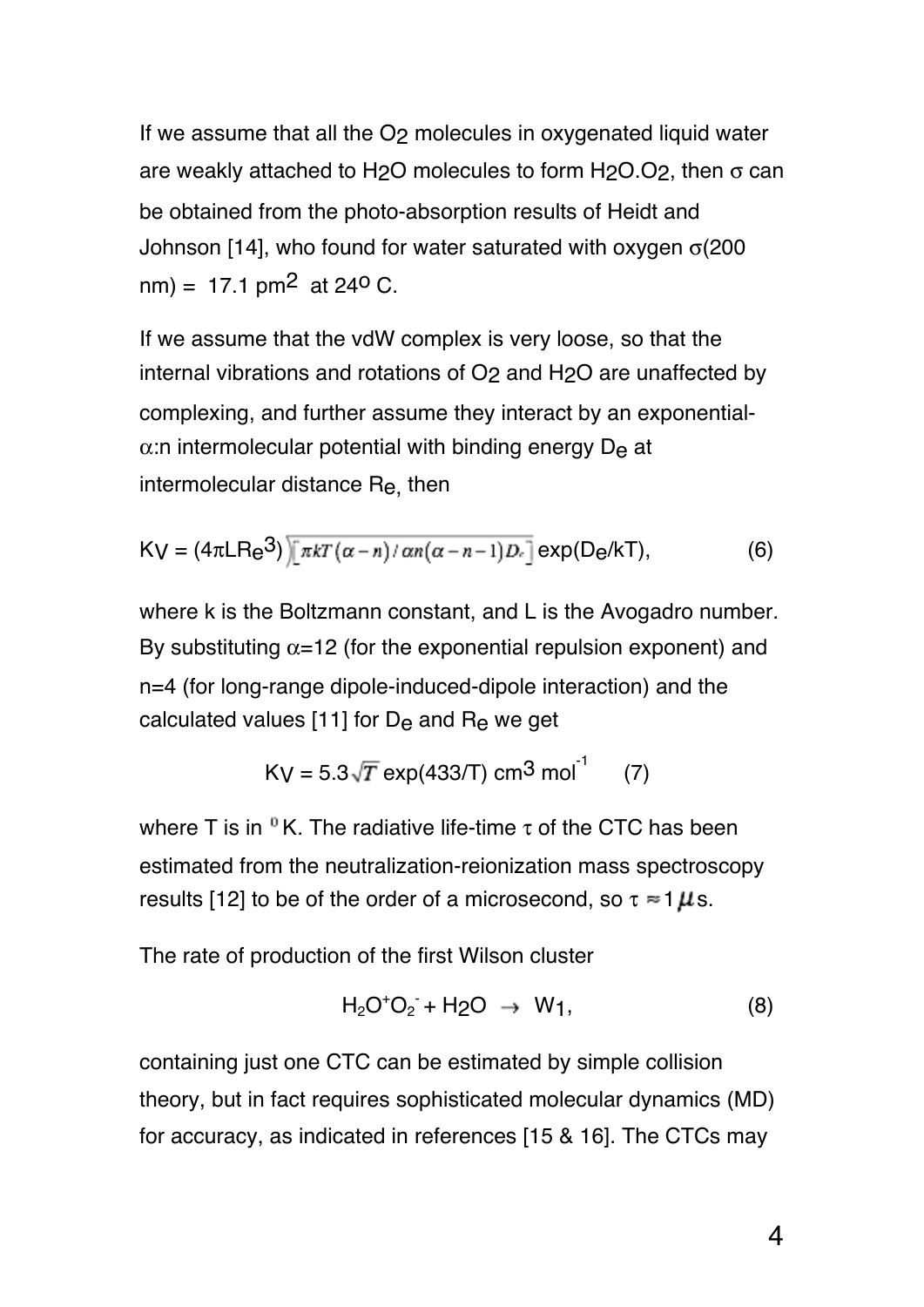be lost by reacting with the water in the cluster to form, ultimately, hydrogen peroxide,

$$
H_2O^+O_2 + H_2O \to 2H_2O_2. \tag{9}
$$

Otherwise, W1 will go on to coalesce with other H2O molecules to form larger Wilson clusters. These later stages of clustering will require MD calculations of the kind used to describe the formation of pure water clusters.

In the upper atmosphere, clusters can be assumed to accumulate the number of H2O molecules necessary for equilibrium with the ambient vapour, or until they reach a critical nucleation number of the CTC or H2O2 stabilizing species for the given saturation ratio S at the given temperature T, and are able to grow to droplet size. The actual process of cloud formation and precipitation presumably parallels in complexity that for droplets formed round condensation nuclei [17].

#### **4 Discussion**

It is well-known that the total emission of UV by sunspots is greater at the maxima [17], but there does not appear to be any complete data about the emission spectrum, and in particular whether the intensity of shorter wave-length UV increases at the maxima, which appears probable from the visual increase of radiation from the rims (faculae or plages) of the hot spots. In any case, as Katz and co-workers have shown [9], photo-nucleation occurs up to 320 nm and beyond, albeit weakly, and this may be sufficient to lead to Wilson clusters and rainfall.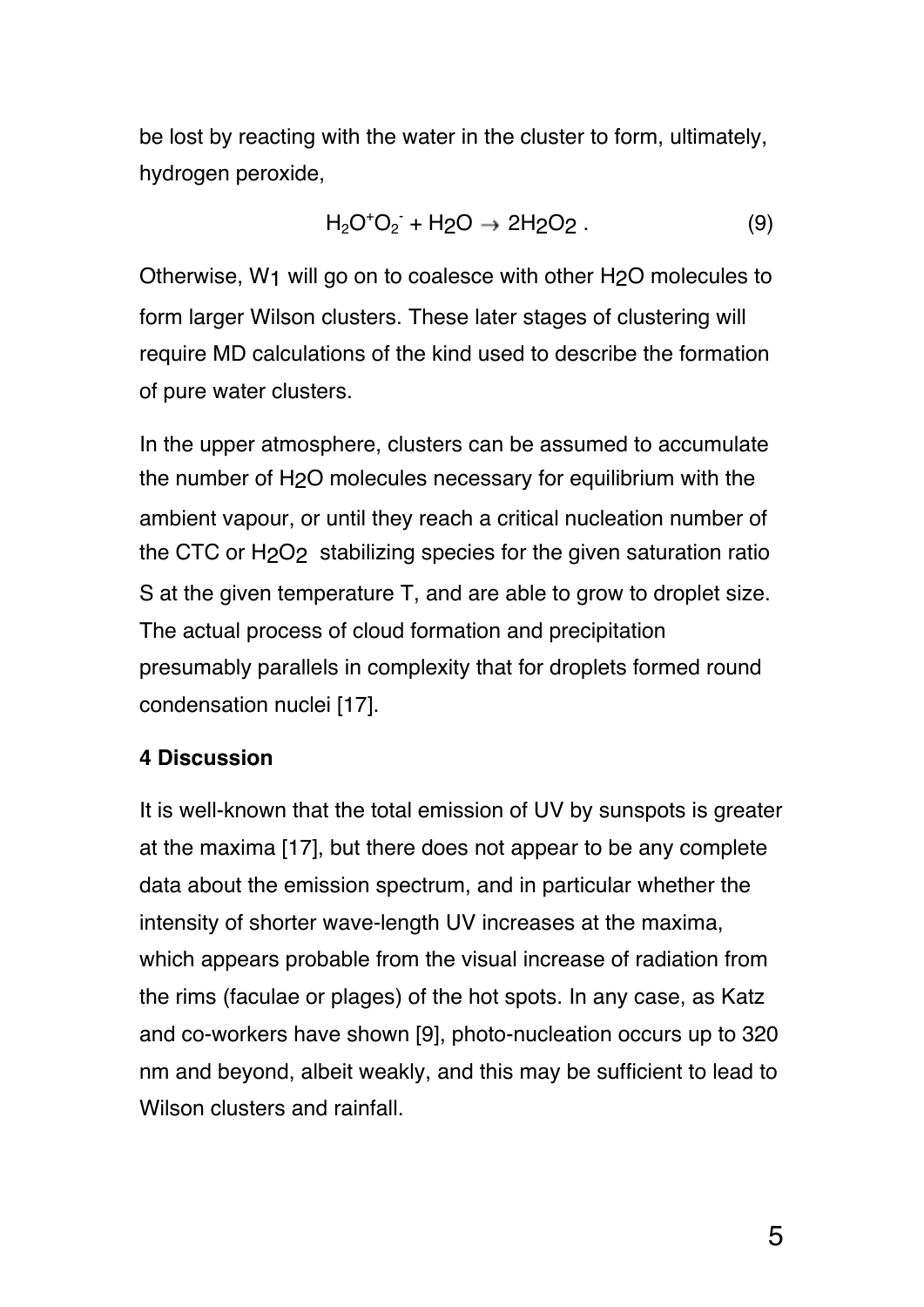It should be noted that Wilson [4] was able to cause condensation of supersaturated water vapour using solar UV virtually at sea level (Cambridge).

#### **5 Conclusion**

The main reason for the neglect by atmospheric scientists of the photo-induced nucleation of water vapour in the presence of oxygen and the absence of pollutants, apart from ignorance of its existence, must be the lack hitherto of a simple explanation of what is going on at the molecular level, and therefore a means of estimating its importance. However, until the emission spectrum of UV during sunspot maxima is known it will not be possible to convincingly model the process [15,18] and assess the likelihood of the correlation of the streamflows of the four South American rivers with sunspot variation [1,2] being due to photo-nucleation.

There is no reason to suppose that if photo-nucleation is taking place in the upper atmosphere over South America it is limited to that region. It may be that globally there is a layer of the atmosphere where in the presence of UVC radiation from sunspots, which has not encountered the ozone layer, Wilson clusters can be formed and give rise to rainfall.

Further experiments with modern large cloud chambers and further development of the theory could provide invaluable confirmation of the approach presented here and will hopefully be forthcoming.

#### **Acknowledgements**

I am grateful to Dr Ann Webb, Dr Clive Saunders and Dr Paul Connolly of the School of Earth, Atmospheric and Environmental Sciences of the University of Manchester for helpful discussions of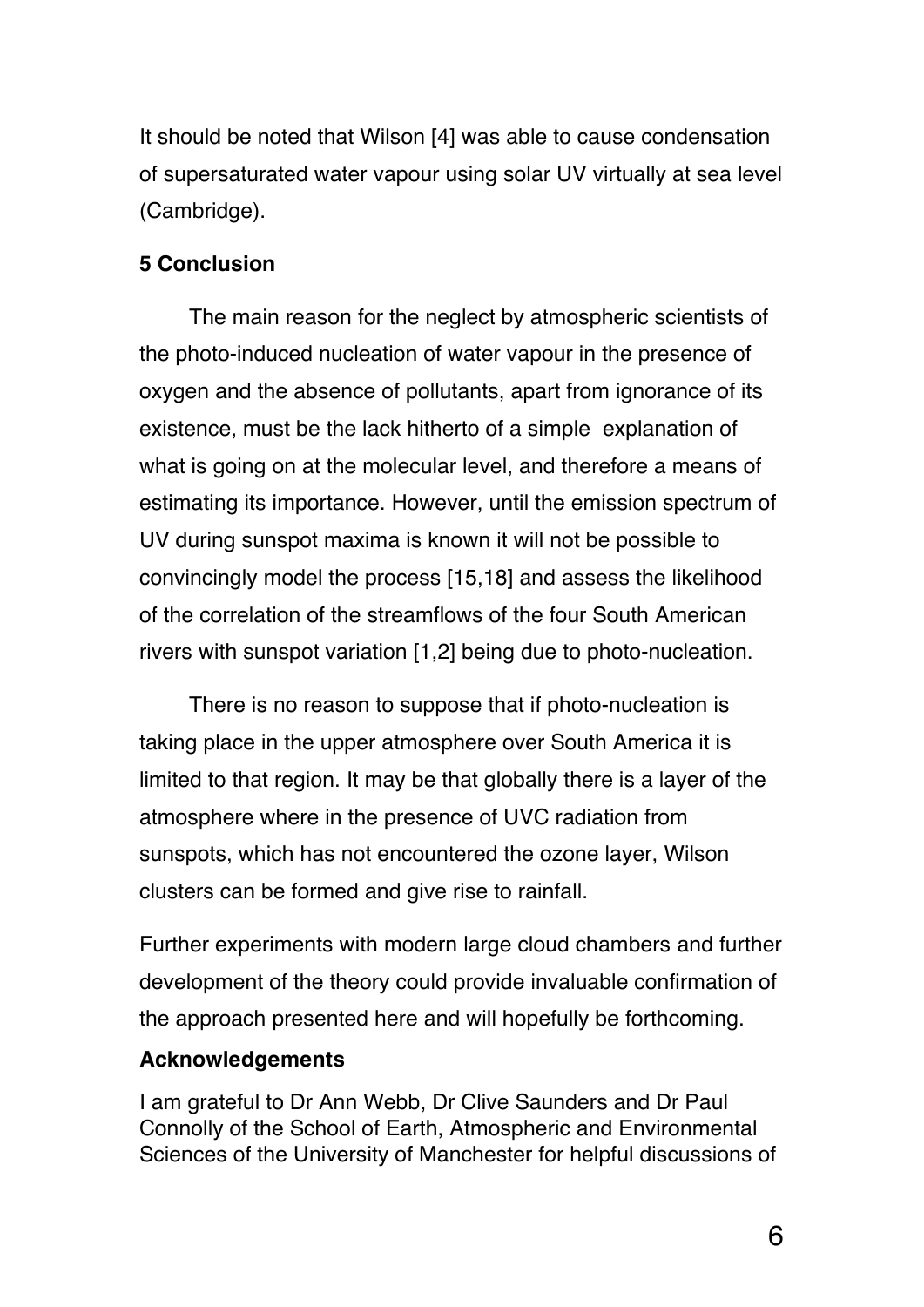the above proposal. I am also grateful to Prof Jerrald Hague for his continuing interest and support for this project.

### **References**

[1] "Solar forcing of the stream flow of a continental scale South American river" P. J. D. Mauas, E. Flamenco and A. P. Buccino, Phys.Rev.Lett. **101**, 168501 (2008).

[2] "Long-term solar activity influences on South American rivers" P.J.D. Mauas, A.P.Buccino and E. Flamenco, arXiv:1003.0414v1 [astro-ph.SR] (2010).

[3] P. Lenard and M. Wolf, Ann.Physik.Chem.(Wied.Ann.) **37,** 443 (1889).

[4] "On the condensation nuclei produced in gases by the action of Rontgen rays, uranium rays, ultra-violet light and other agents" C. T. R. Wilson, Proc. Camb. Phil. Soc. **9,** 392 (1897); Phil. Trans. Roy. Soc. A **192,** 403 (1899).

[5] F. J. M. Farley,Proc.Roy.Soc.A **207,** 527 (1951).

[6] D. Clark and J. F. Noxon, Science **174**, 941 (1971).

[7] W. A. Hoppel and J. E. Dinger, J.Atmos.Sci. **30**, 331 (1973).

[8] H. Reiss, D. C. Martin and R. H. Heist, J.Colloid Interface Sci. **58**, 125 (1977).

[9] F. C. Wen, T. McLaughlin and J. L. Katz, Science **200,** 769 (1978), and Phys.Rev. A 2**6**, 2235 (1982).

[10] "Photo-nucleation of water vapour in the presence of oxygen" W. Byers Brown, Chem.Phys.Letters **235**, 94 (1995).

[11] "Van der Waals and charge-transfer complexes of molecular oxygen and water" W. Byers Brown, M. A. Vincent, K. Trollope and I. H. Hillier, Chem.Phys. Letters **192**, 213 (1992).

[12] "Direct Experimental Evidence for the  $H_2O^+O_2^-$ Charge Transfer Complex: Crucial Support to